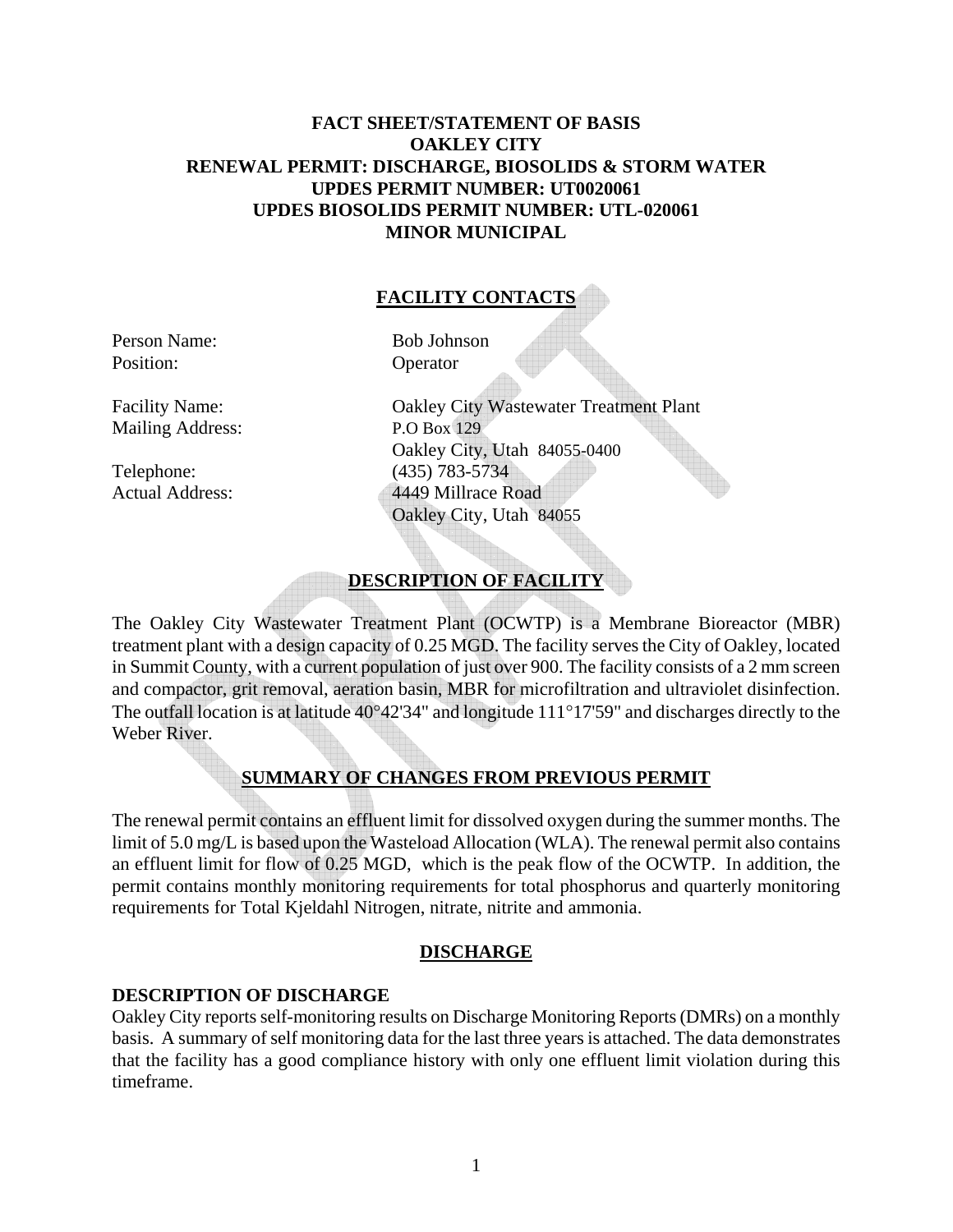Outfall Description of Discharge Point

 002 Located at latitude 40°42'34" and longitude 111°17'59"; 50 feet east of the treatment facility on Millrace Road (1000 W).

## **RECEIVING WATERS AND STREAM CLASSIFICATION**

The final discharge is to the Weber River which is classified as 1C, 2B, 3A, and 4 (in that segment) according to *Utah administrative Code (UAC) R317-2-6 and R317-2-13.4:*

- Class1C -Protected for domestic purposes with prior treatment by treatment processes as required by the Utah Division of Drinking Water.
- Class 2B -Protected for secondary contact recreation such as boating, wading, or similar uses.
- Class 3A -Protected for cold water species of game fish and other cold water aquatic life, including the necessary aquatic organisms in their food chain.
- Class 4 -Protected for agricultural uses including irrigation of crops and stock watering.

# **BASIS FOR EFFLUENT LIMITATIONS**

Limitations on total suspended solids (TSS), biochemical oxygen demand (BOD<sub>5</sub>), E. coli, pH and percent removal for BOD5 and TSS are based on current Utah Secondary Treatment Standards, *UAC R317-1-3.2*. The dissolved oxygen (DO) limitation is based upon the WLA. The oil and grease limitation is based on best professional judgment (BPJ). The permit limitations are:

|                                 | <b>Effluent Limitations</b> |                       |           |           |
|---------------------------------|-----------------------------|-----------------------|-----------|-----------|
|                                 | Maximum                     |                       |           |           |
|                                 | Monthly                     | Maximum               | Daily     | Daily     |
| Parameter                       | Average                     | <b>Weekly Average</b> | Minimum   | Maximum   |
| <b>Total Flow, MGD</b>          | 0.25                        | <b>NA</b>             | <b>NA</b> | <b>NA</b> |
| $BOD_5$ , mg/L                  | 25                          | 35                    | <b>NA</b> | <b>NA</b> |
| BOD <sub>5</sub> Min. % Removal | 85                          | <b>NA</b>             | <b>NA</b> | <b>NA</b> |
| TSS, mg/L                       | 25                          | 35                    | <b>NA</b> | <b>NA</b> |
| TSS Min. % Removal              | 85                          | <b>NA</b>             | <b>NA</b> | <b>NA</b> |
| E. Coli, No/100mL               | 126                         | 158                   | <b>NA</b> | <b>NA</b> |
| Oil & Grease, $mg/L$            | <b>NA</b>                   | <b>NA</b>             | <b>NA</b> | 10.0      |
| pH, Standard Units              | <b>NA</b>                   | <b>NA</b>             | 6.5       | 9.0       |
| DO, mg/L $\underline{a}$ /      | <b>NA</b>                   | <b>NA</b>             | 5.0       | <b>NA</b> |

NA – Not Applicable.

a/ Effluent limit applies only during the summer months: July, August and September.

# **SELF-MONITORING AND REPORTING REQUIREMENTS**

The following self-monitoring requirements are the same as in the previous permit. The permit will require reports to be submitted monthly and quarterly, as applicable, on Discharge Monitoring Report (DMR) forms due 28 days after the end of the monitoring period.

| Self-Monitoring and Reporting Requirements $a$ |                          |          |            |  |
|------------------------------------------------|--------------------------|----------|------------|--|
| Parameter                                      | Sample Type<br>Frequency |          | Units      |  |
| Total Flow b/c/                                | Continuous               | Recorder | <b>MGD</b> |  |
| $BOD5$ , Influent d/                           | Monthly                  | Grab     | mg/L       |  |
| Effluent                                       | Monthly                  | Grab     | mg/L       |  |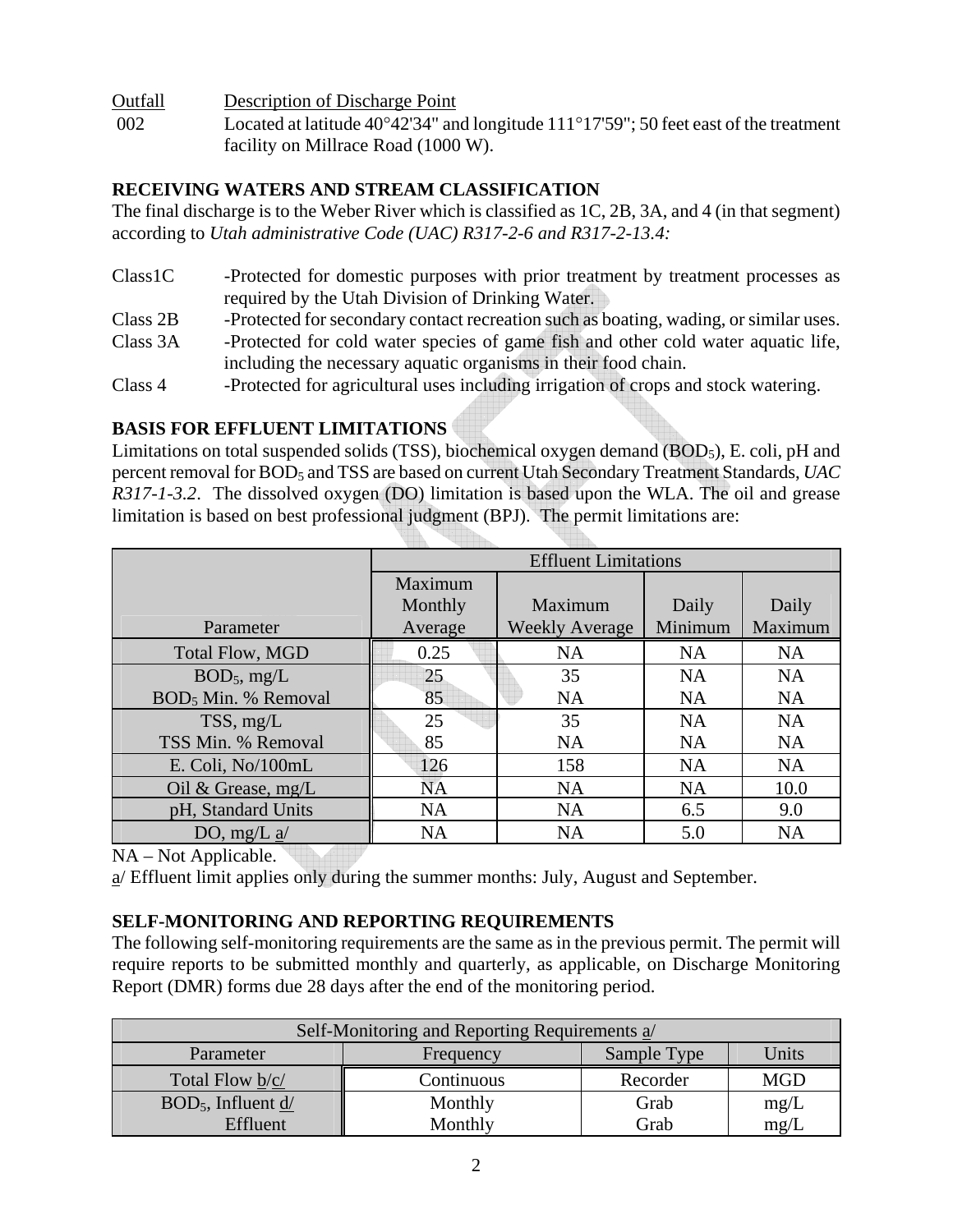| TSS, Influent d/        | Monthly<br>Grab |      | mg/L      |
|-------------------------|-----------------|------|-----------|
| Effluent                | Monthly         | Grab | mg/L      |
| <b>Total Phosphorus</b> | Monthly         | Grab | mg/1      |
| E. Coli, No/100mL       | Monthly         | Grab | No./100mL |
| Oil & Grease e/         | Monthly         | Grab | mg/L      |
| pH                      | Monthly         | Grab | <b>SU</b> |
| DO, mg/L                | Monthly         | Grab | mg/L      |
| Total Kjeldahl Nitrogen | Quarterly       | Grab | mg/L      |
| Nitrate                 | Quarterly       | Grab | mg/L      |
| Nitrite                 | Quarterly       | Grab | mg/L      |
| Ammonia                 | Quarterly       | Grab | mg/L      |

- a/ See Definitions, *Part VII*, of Permit for definition of terms.
- b/ Flow measurements of influent/effluent volume shall be made in such a manner that the permittee can affirmatively demonstrate that representative values are being obtained.
- $c$  If the rate of discharge is controlled, the rate and duration of discharge shall be reported.
- d/ In addition to monitoring the final discharge, influent samples shall be taken and analyzed for this constituent at the same frequency as required for this constituent in the discharge.
- e/ Sample when sheen is visible.

**BIOSOLIDS** 

## **DESCRIPTION OF TREATMENT AND DISPOSAL**

The OCWTP biosolids report for calendar year 2011 was received on January 9, 2012. The report states the OCWTP disposed of 10.7 dry metric tons (DMT) of wastewater solids in 2011 at the Summit County Landfill. The wastewater solids were stabilized during the MBR process with an average retention time of over 60 days. The wastewater solids from the MBR process were dewatered with a screw press and passed a paint filter test before it was hauled to the landfill for disposal.

## **SOLIDS MONITORING REQUIREMENTS**

Under *40 CFR 503* solids are not required to be monitored for heavy metals content or pathogen reduction if the solids are disposed in a landfill.

## **LANDFILL MONITORING**

#### Paint Filter Test

Under *40 CFR 258,* landfill monitoring requirements, the solids will need to pass a paint filter test before the solids are disposed of in a landfill. If the solids do not pass a paint filter test, the solids cannot be disposed in a landfill.

#### Vector Attraction Reduction Monitoring

Under *40 CFR 503.33*, the solids need to meet a method of vector attraction reduction (VAR). Since the solids will be disposed of at the Summit County Landfill, Oakley City will need to ensure that the solids are covered daily with soil or another approved material. If the solids are not covered daily, the solids cannot be disposed in the landfill.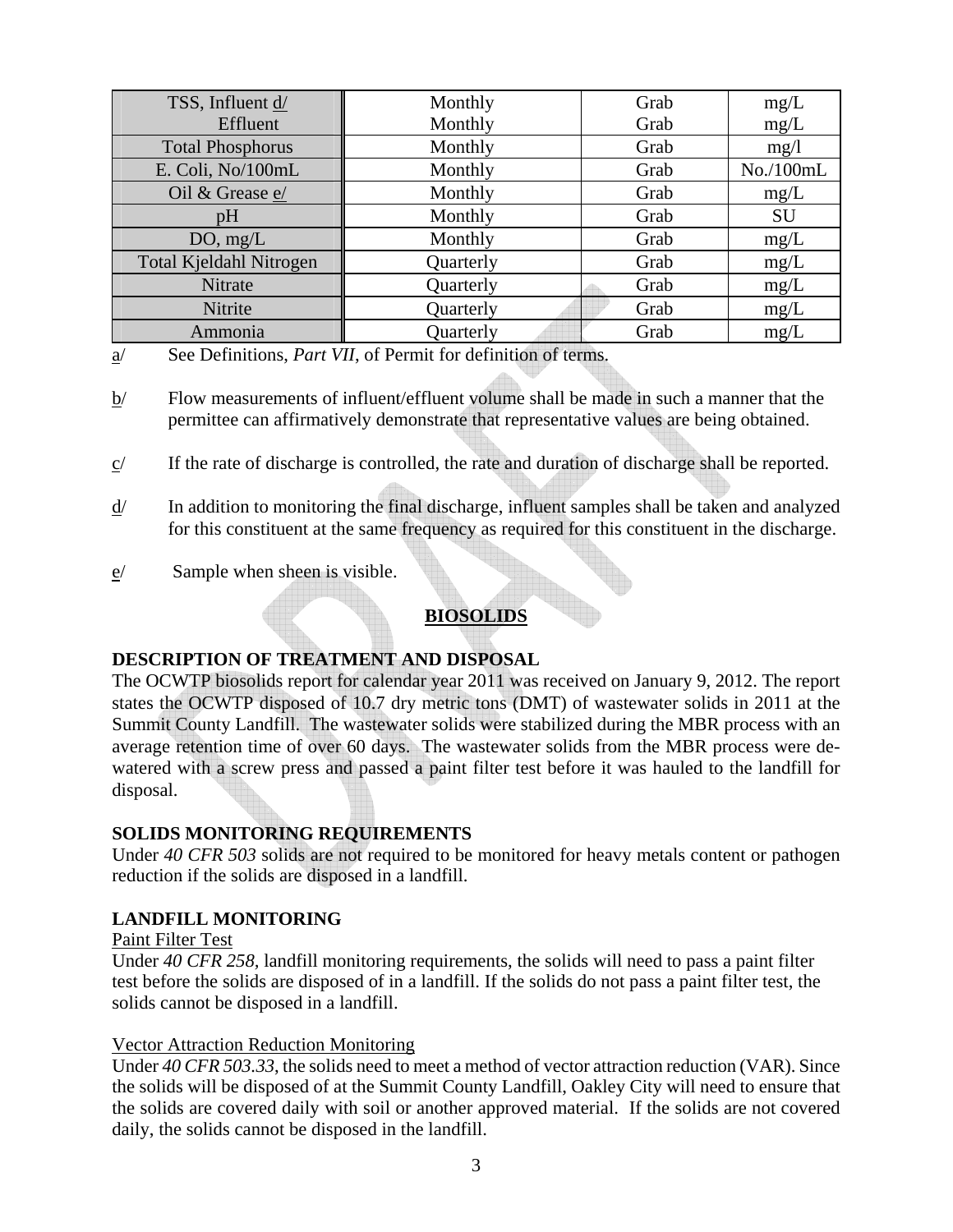| <b>Minimum Frequency of Monitoring</b>    |                             |  |  |
|-------------------------------------------|-----------------------------|--|--|
| <b>Amount of Solids Disposed Per Year</b> | <b>Monitoring Frequency</b> |  |  |
| $> 0$ to < 290, DMT                       | Once per year               |  |  |

Since the OCWTP is not expected to produce more than 290 DMT of solids per year, the OWCTP will be required to monitor at least once per year for a paint filter test.

## **RECORD KEEPING**

The record keeping requirements from *40 CFR 503.17* are included under *Part III.F* of the permit. Since the solids are disposed in a landfill the records need to be retained for a minimum of five years.

## **REPORTING**

The OCTP needs to submit an annual solids report as required in *40 CFR 503.18*. This report is to include the results of all solids monitoring performed in accordance with *Part III.C* of the permit, information on management practices, solids treatment, and certifications. This report is due no later than February 19 of each year. Each report is for the previous calendar year.

# **STORM WATER**

# **STORMWATER REQUIREMENTS**

The *Utah Administrative Code (UAC) R-317-8-3.9* requires storm water permit provisions to include the development of a storm water pollution prevention plan for waste water treatment facilities if the facility meets one or both of the following criteria.

- *1.* waste water treatment facilities with a design flow of 1.0 MGD or greater, and/or,
- 2. waste water treatment facilities with an approved pretreatment program as described in *40CFR Part 403,*

The OCWTP does not meet either of the above criteria; therefore this permit does not include storm water provisions. However, the permit does include a storm water re-opener provision.

# **PRETREATMENT REQUIREMENTS**

The permittee has not been designated for pretreatment program development because it does not meet conditions which necessitate a full program. The flow through the plant is less than five (5) MGD, there are no categorical industries discharging to the treatment facility, industrial discharges comprise less than 1 percent of the flow through the treatment facility, and there is no indication of pass through or interference with the operation of the treatment facility such as upsets or violations of the POTW's UPDES permit limits.

Although the permittee does not have to develop a State-approved pretreatment program, any wastewater discharges to the sanitary sewer are subject to Federal, State and local regulations. Pursuant to *Section 307* of the *Clean Water Act*, the permittee shall comply with all applicable Federal General Pretreatment Regulations promulgated, found in *40 CFR 403* and the State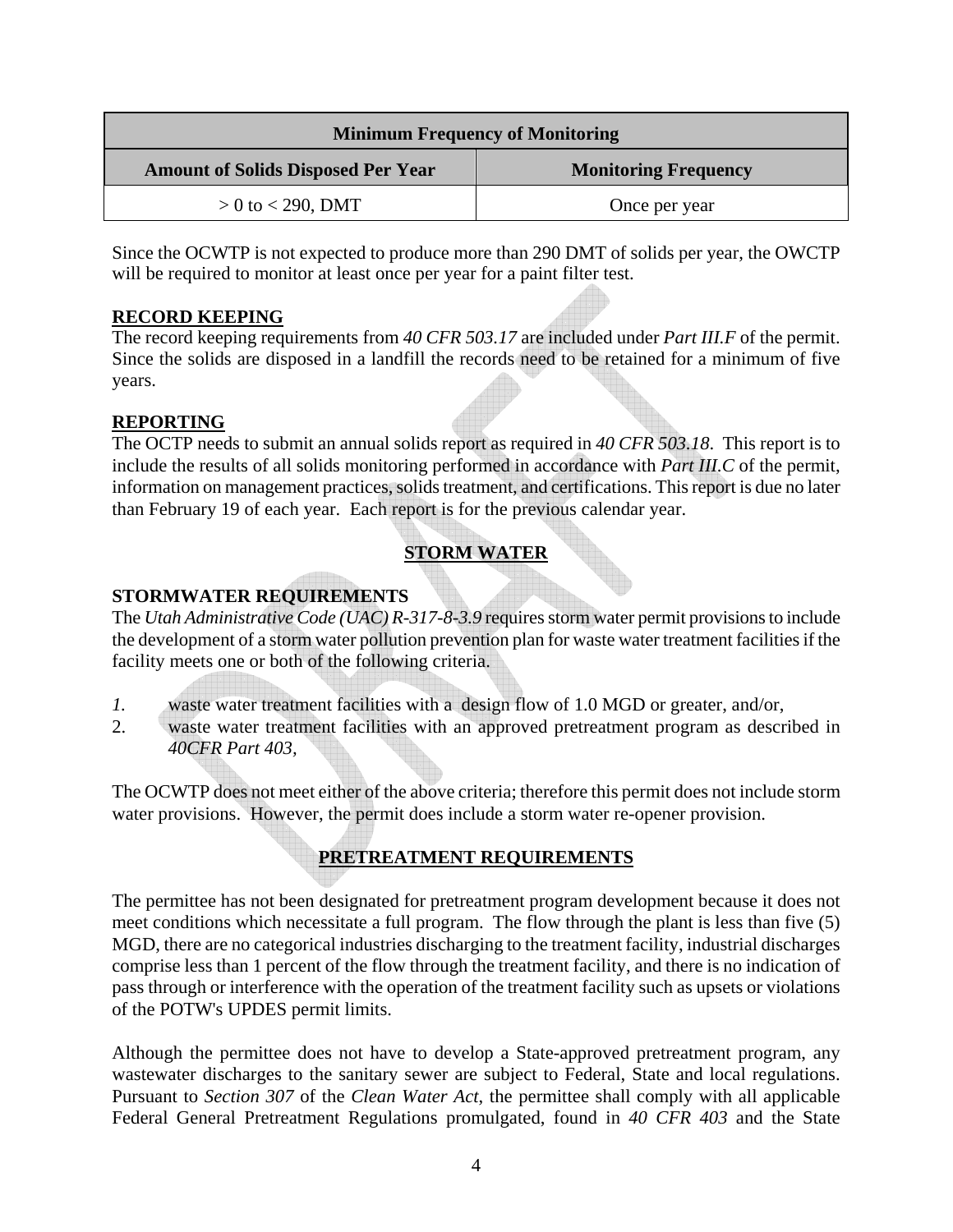Pretreatment Requirements found in *UAC R317-8-8*.

An industrial waste survey (IWS) is required of the permittee as stated in Part II of the permit. The IWS is to assess the needs of the permittee regarding pretreatment assistance. The IWS is required to be submitted within sixty (60) days after the issuance of the permit. If an Industrial User begins to discharge or an existing Industrial User changes their discharge, the permittee must resubmit an IWS no later than sixty days prior to the introduction or change as stated in Part II of the permit.

It is recommended that the permittee perform an annual evaluation of the need to revise or develop technically based local limits for pollutants of concern, to implement the general and specific prohibitions *40 CFR, Part 403.5(a)* and *Part 403.5(b)*. This evaluation may indicate that present local limits are sufficiently protective, need to be revised or should be developed. It is required, as per *UAC R317-8-8.8(4)(c)*, that the permittee submit for review and public notice any local limits that are developed to the Division of Water Quality for review.

# **BIOMONITORING REQUIREMENTS**

As part of a nationwide effort to control toxic discharges, biomonitoring requirements are being included in permits for facilities where effluent toxicity is an existing or potential concern. In Utah, this is done in accordance with the *State of Utah Permitting and Enforcement Guidance Document for Whole Effluent Toxicity (WET) Control (biomonitoring)*. Authority to require effluent biomonitoring is provided in *Permit Conditions, UAC R317-8-4.2, Permit Provisions, UAC R317-8- 5.3* and *Water Quality Standards, UAC R317-2-5* and *R317 -2-7.2*.

The permittee is a minor municipal discharger that will be contributing a small volume of effluent to the existing stream flow, in which toxicity is not likely to be present. Based on these considerations, there is no reasonable potential for toxicity in the permittee's discharge *(per State of Utah Permitting and Enforcement Guidance Document for WET Control)*. As such, there will be no numerical WET limitations or WET monitoring requirements in this permit. However, the permit will contain a toxicity limitation re-opener provision that allows for modification of the permit should additional information indicate the presence of toxicity in the discharge.

## **TOTAL MAXIMUM DAILY LOAD**

The OCWTP discharges into the Weber River and subsequently to Echo Reservoir, which is on Utah's 303(d) list of impaired waters. Specifically, Echo Reservoir's Class 3A beneficial use (protected for cold-water species of game fish and other cold-water aquatic life, including the necessary aquatic organisms in their food chain) has been identified as impaired due to low DO and high total phosphorus (TP) concentrations.

As required by the Clean Water Act, a Total Maximum Daily Load (TMDL) study must be developed for Echo Reservoir. The TMDL is currently underway, and will address the low DO and high TP conditions identified during the Division of Water Quality's assessment process for waters of the state. As such, monthly TP monitoring will be required in order to characterize the TP in OCWTP's effluent. However, any TP loading limit set forth in the TMDL will not go into effect until 1) Oakley City begins to approach its load allocation identified in the TMDL, or 2) the OCWTP UPDES Permit is renewed, whichever comes first.